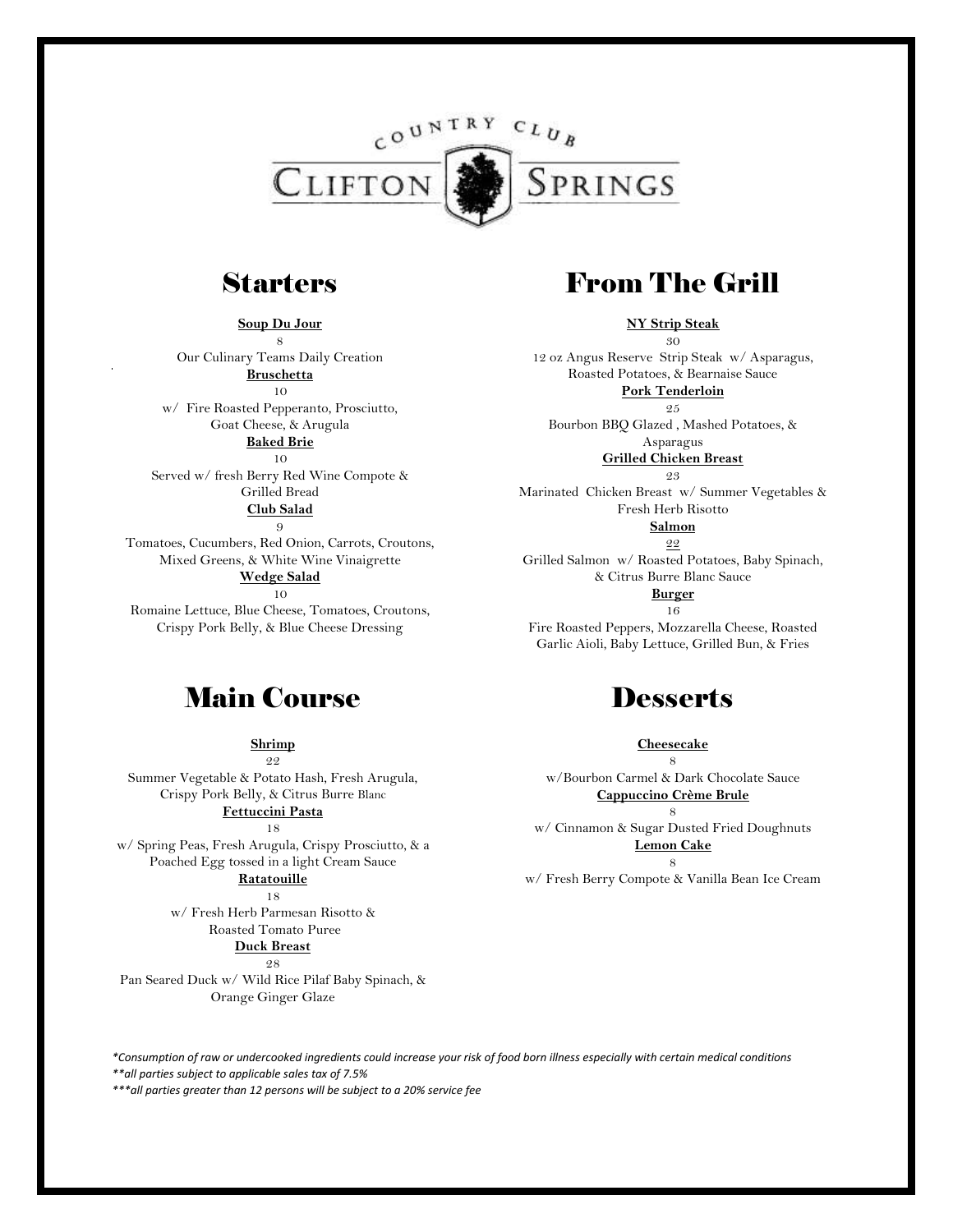

## Lunch

**Soup Du Jour**

8

w/ Necessary Garnish **Club Salad**

**9**

Tomatoes, Cucumbers, Red Onion, Carrots, Croutons, Mixed Greens, White Wine Vinaigrette **Roasted Beet Salad**

**9**

Roasted Beets , Goat Cheese, Walnuts, Mixed Greens, Balsamic Glaze, and Olive Oil

**Chicken Salad Wrap 13**

Grilled Chicken, Dried Cranberries, Apples, Grapes, Walnuts, Mixed Greens, Chantilly Dressing **Roasted Vegetable Wrap**

#### **12**

Zucchini, Summer Squash, Bell Peppers, Tomatoes, Mixed Greens, Balsamic Glaze

#### **Burger**

**16** Lettuce, Tomato, Onion, Bacon, White Cheddar

**Panini**

**14**

Turkey, White Cheddar, Spinach, Cranberry Aioli

**Chicken Caprese Panini**

**14**

Grilled Chicken, Tomatoes, Mozzarella, Basil Pesto

### **BLT**

**13** Apple Wood Smoked Bacon, Fresh Garden Tomatoes, Baby Lettuce & Garlic Aioli

### **Pizza**

**13**

Pepperoni or Margarita

*\*Consumption of raw or undercooked ingredients could increase your risk of food born illness especially with certain medical conditions \*\*all parties subject to applicable sales tax of 7.5%*

*\*\*\*all parties greater than 12 persons will be subject to a 20% service fee*